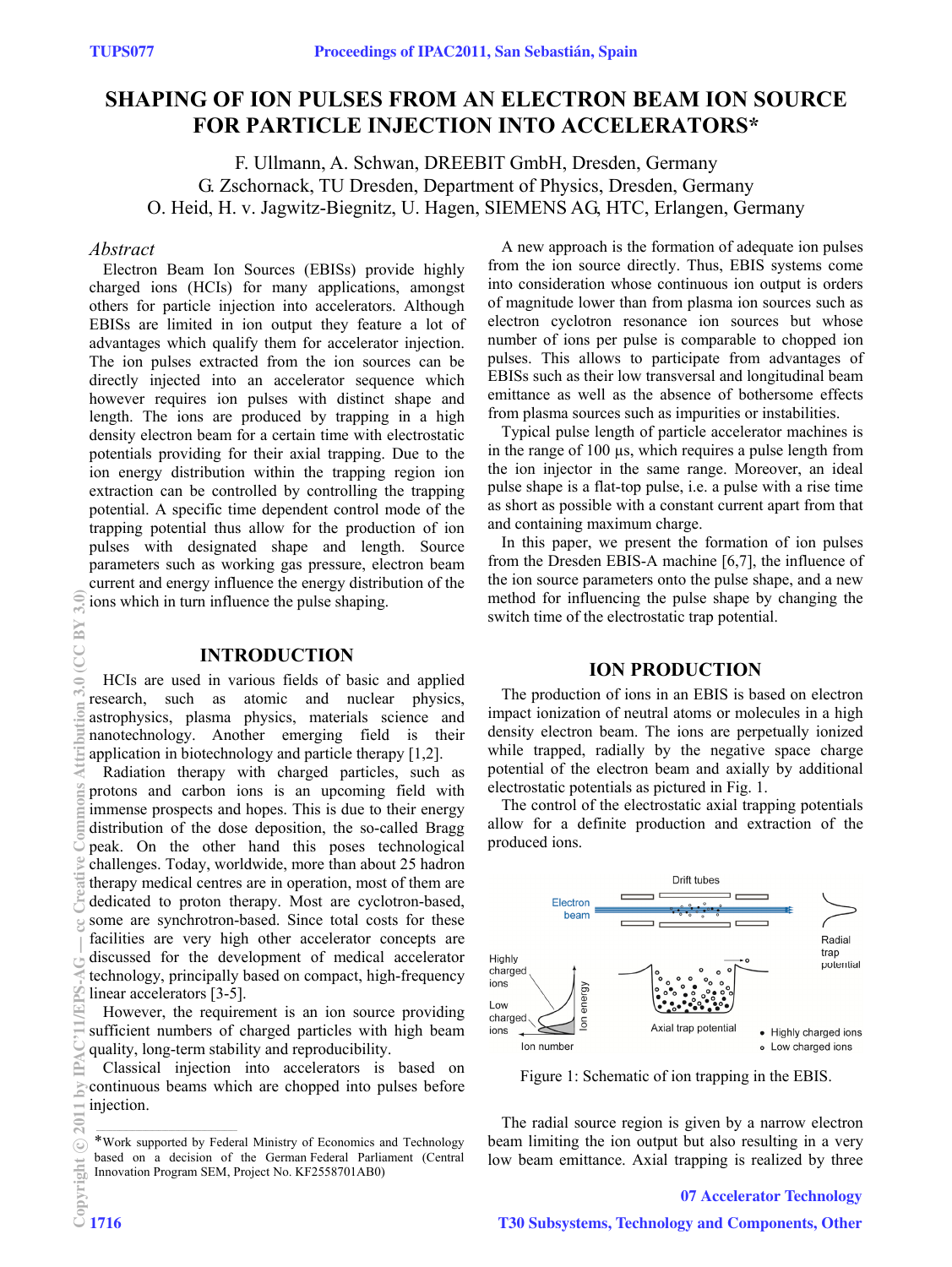drift tubes with the outer tubes on a higher positive potential of several tens of volts than the center tube.

Fig. 2 gives a schematic of the set-up and potential setting of the Dresden EBIS-A. The cathode is on negative potential  $U_{\text{Cath}}$  of up to 3 kV. The drift tubes are on positive potential  $U_0$  of up to 15 kV. The first drift tube section serves as anode. The ion trap is realized by a negative potential offset on the center drift tube  $U_A$ . Switching the third drift tube potential  $U_B$  opens the trap after a preset ionization time. The extraction electrode allows for deflection of the electron beam into the electron collector and extraction of the positively charged ions.



Figure 2: Potential scheme of the Dresden EBIS-A set-up.

 The electron beam energy defining the ionization energy is given by  $U_{\text{Cath}} + U_0 - U_A$ . The start potential of the ions, i.e. their kinetic energy is given by  $U_0 - U_A$ .

The ions can be extracted in leaky mode, i.e. as continuous beam, or in pulsed mode. In leaky mode ions with sufficient thermal energy can leave the trap potential over a reduced but constant trap potential  $U_B$ . In pulse mode the ions leave the trap after and already while lowering the axial trap potential  $U_{\text{B}}$ .

In leaky mode the mean thermal energy spread of the extracted ions is principally given by the potential difference between the center and third drift tube. The energy spread of the ion pulses is primarily given by the ionization time. The ionization time not only determines the charge state distribution of the ions but also their energy distribution. In addition both the charge and the energy spread are influenced by the electron beam, i.e. its current density and beam energy, as well as by the neutral gas pressure having impact on atomic collisions within the trap. In summary, the kinetic distribution of the ions is influenced and thus controllable by a set of ion source parameters.

## **PULSE EXTRACTION**

The axial velocity of the ions in the trap results in a time the ions need to travel through the complete trap length of 6 cm that is in the microsecond range. Thus, after opening the trap all ions can leave the trap within typically less than 2  $\mu$ s. If the switching time of U<sub>B</sub> is faster or equal to 1 µs the ion pulse represents the energy distribution within the trap. The fastest ions will leave the trap first and the slowest last, respectively. If the switching time of  $U_B$  becomes slower the ions already start to leave the trap during lowering  $U_B$ . This enables to extend the original ion pulse by a slow-going potential switching of  $U_B$ . The length of the pulse is thus determined by the time until the trap is completely open. Fig. 3 shows an ion pulse after trap opening at three different switching times and slew rates respectively.



Figure 3:  $C^{4+}$  pulse extracted from the Dresden EBIS-A at switching times of  $U_B$  of 1  $\mu$ s, 10  $\mu$ s and 100  $\mu$ s.

The pulse after opening the trap with a slew rate of 1  $\mu$ s represents the energy spread in the trap that is similar to a Gaussian distribution with FWHM of about 2 µs. This relates to an energy spread of about 10 eV. The trap is opened at t=0. The ions reach the Faraday cup after about 5 µs flight time. The pulse at 10 µs slew rate is clearly lengthened. At 100 µs slew rate ions start to leave the trap after about 15 µs when the first ions can overcome the slowly decreasing potential well.

Fig. 4 pictures proton pulses extracted after different ionization times. Maximum proton output is reached for about 20  $\mu$ s. Before 20  $\mu$ s the trap is not yet completely filled. With increasing ionization time the pulse is shifted towards shorter detection time resulting from faster ion velocities which is due to the accumulation of thermal energy via electron impact heating. At longer ionization time protons are getting hotter and start to escape from the trap potential well.